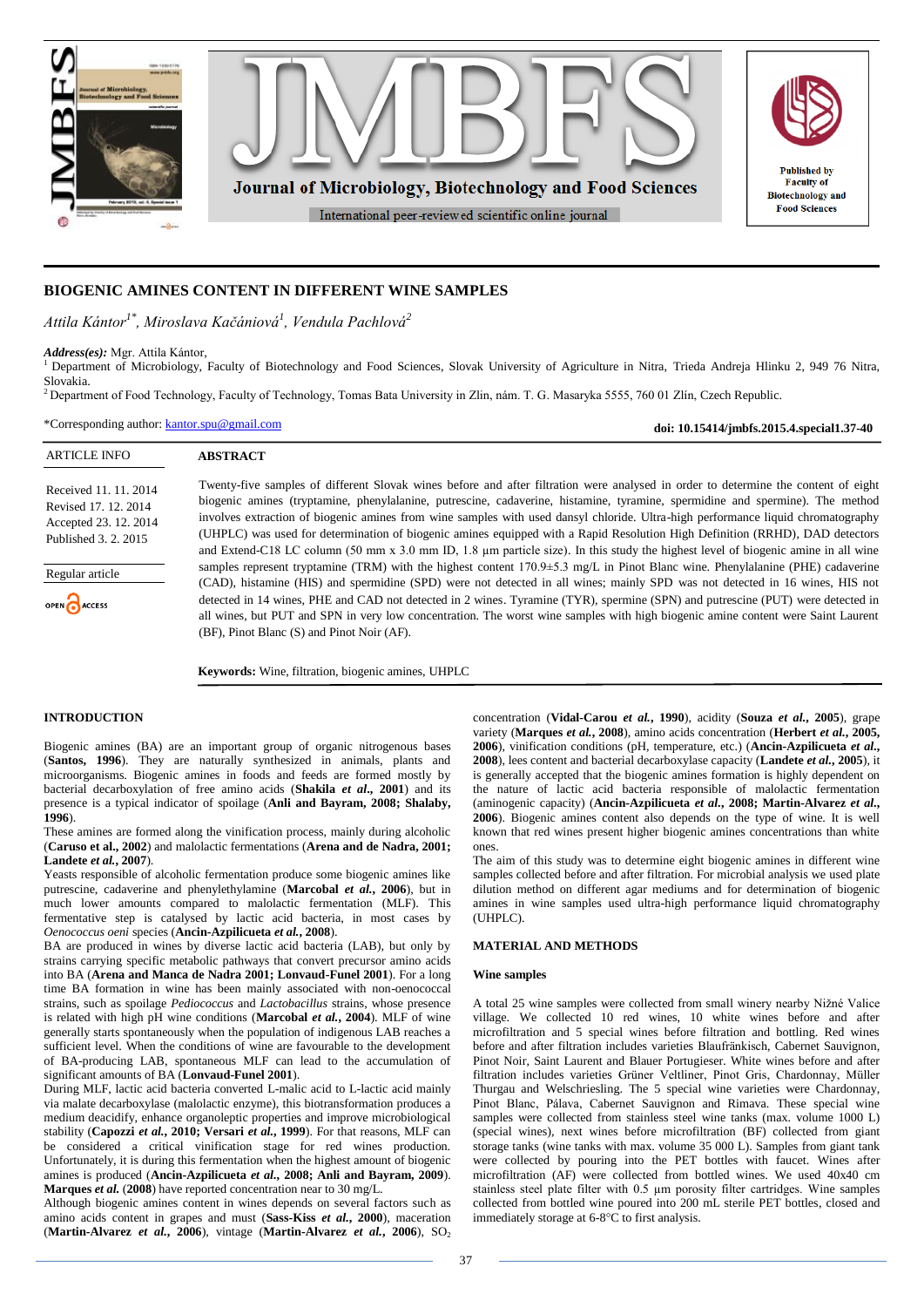#### **Microbial analysis**

For microbiological analysis the wine samples were processed first. The total counts of bacteria (TBC), number of acetic acid bacteria (A), lactic acid bacteria (L) and yeast (Y) were assessed. Plate diluting method was applied for quantitative CFU (Colony Forming Units) counts determination of respective groups of microorganisms in 1 mL of wine. Petri dishes of gelatinous nutritive substrate were inoculated with 100  $\mu$ L of wine samples on the surface of the solid agar in three replications. Homogenized samples of wine were prepared in advance by sequential diluting based on decimal dilution system application. For microorganism cultivation 4 different agar medium were used, to segregate individual microorganism groups. For identification of TCB we used Tryptic Glucose Yeast agar (TGYA) (Biolife, Italy) and incubated the samples at  $30^{\circ}$ C for 48-72h aerobically. Acetic acid bacteria cultivated on Acetobacter agar with glucose (AA) (HiMedia, India) and incubated at 28°C for 48h aerobically. Lactic acid bacteria cultivated on MRS (HiMedia, India), incubated at 37°C for 72h in microaerophilic condition. Finally yeast cultivated on Sabouraud agar with chloramphenicol (SCHA) (HiMedia, India) and incubated at 25°C for 5 days.

#### **Derivatization and Chromatography**

Production of 8 biogenic amines tryptamine (TRM), phenylalanine (PHE), putrescine (PUT), cadaverine (CAD), histamine (HIS), tyramine (TYR), spermidine (SPD) and spermine (SPN) were monitored by ultra-high performance liquid chromatography (UHPLC). At the beginning 650 µL of wine samples in five replications were diluted with perchloric acid ( $c = 1.2$  mol/L) in proportion 1:1 and storaged in the freezer for next analysis. The wine samples were dansylated by dansyl chlorid according by **Dadáková** *et al.* (**2009**). One millitre of acidic extract was spiked with 100 $\mu$ l of internal standard solution (1.7heptanediamine, 400 mg/L) and mixed in a plastic test tube with 1.5 mL of carbonate buffer pH 11. After briefly vortexing, 2 mL of dansyl chloride solution were added (dansyl chloride in acetone 5 mg/mL). The test tube was then shaken at room temperature for 20 h in darkness. Subsequently 200µl of proline solution (100 mg/mL) were added and the sample was shaken for additional 1 h. Then

follows an extraction with 3 mL of heptane. One milliliter of extract was dried at 60°C under a stream of nitrogen. The dry residue was dissolved in 1.5 mL of acetonitrile. Samples were filtered through membrane glass fiber filters  $(0.22 \mu m)$ prior to analysis (**Dadáková** *et al.,* **2009**)

The UPLC separation was carried out on an Agilent Zorbax Extend-C18 LC column (50 mm x 3.0 mm ID, 1.8 µm particle size), equipped with a Rapid Resolution High Definition (RRHD) (Agilent technologies, USA). Chromatographic separation was carried out using a gradient elution of (A) acetonitrile (10% v/v in H<sub>2</sub>O), (B) acetonitrile (100% v/v in H<sub>2</sub>O). Linear concentration change was performed in all cases. The flow rate was kept at 0.45 mL/min, column temperature at 30°C, injection 5µl, the detection wavelength at 254 nm with DAD detectors.

### **RESULTS AND DISCUSSION**

Biogenic amines content in food or drinks represent a health risk for sensitive individuals, especially when their effect is potentiated by other substances. Most toxic are histamine and tyramine (**Chen** *et al.***, 2008**). Biogenic amines content also depends on the type of wine. It is well known that red wines present higher biogenic amines concentrations than white ones. This may occur because red wine production includes: maceration step with grape skin, which not only increase the polyphenols cession but also others compounds like amino acids (Martin-Alvarez et al., 2006), higher fermentation temperature and application of MLF, which is not commonly applied for white wines production or it has a shorter duration (**Ancin-Azpilicueta** *et al.***, 2008**; **Lonvaud-Funel, 2001**). Several authors have reported the biogenic amines in wines produced with different grape varieties as well as various valleys and countries. A wide range is observed, starting from not-detected levels up to 130 mg/L (**Ancin-Azpilicueta**  *et al.***, 2008**). The amount and type of amine formed is influenced by the food composition, microbial flora and by several parameters, which promote bacterial growth during storage such as temperature, ripening and packaging (**Halász,** *et al.***, 1994; Křížek** *et al.***, 2004**). Biogenic amines content in different wine samples before and after microfiltration were shows in Table 1.

**Table 1** Biogenic amine content in wine samples

| Wine sample                  | <b>Tryptamine</b> | Phenylalanine  | <b>Putrescine</b> | Cadaverine     | <b>Histamine</b> | <b>Tyramine</b> | <b>Spermidine</b> | <b>Spermine</b> |
|------------------------------|-------------------|----------------|-------------------|----------------|------------------|-----------------|-------------------|-----------------|
| <b>Blaufränkisch BF</b>      | $86.5 \pm 16.6$   | $2.5 \pm 2.0$  | $12.1 \pm 2.3$    | $1.7 \pm 1.2$  | $0.4 \pm 0.07$   | $3.8 \pm 1.4$   | ND                | $3.6 \pm 1.4$   |
| <b>Blaufränkisch AF</b>      | $75.1 \pm 30.5$   | $1.2 \pm 0.9$  | $7.7 + 4.5$       | $1.1 \pm 0.7$  | $1.3 \pm 0.2$    | $7.8 + 1.7$     | ND                | $3.6 \pm 1.3$   |
| <b>Cabernet Sauvignon BF</b> | $34.9 \pm 3.0$    | $2.5 \pm 0.1$  | $9.2 \pm 0.6$     | $0.1 \pm 0.01$ | $4.0 + 0.1$      | $9.2 \pm 3.9$   | $1.0 + 0.2$       | $2.4 \pm 0.9$   |
| <b>Cabernet Sauvignon AF</b> | $31.9 \pm 5.5$    | $1.6 \pm 1.3$  | $11.1 \pm 0.8$    | $0.1 \pm 0.04$ | $5.3 \pm 0.5$    | $12.9 \pm 2.6$  | $1.4 \pm 0.6$     | $1.1 \pm 0.4$   |
| <b>Pinot Noir BF</b>         | $71.8 \pm 18.2$   | $3.6 \pm 1.6$  | $8.9 \pm 1.6$     | $1.0 + 0.2$    | $2.2 \pm 0.1$    | $6.2 \pm 1.6$   | $0.5 \pm 0.4$     | $3.3 \pm 1.2$   |
| <b>Pinot Noir AF</b>         | $85.9 \pm 5.3$    | $5.6 \pm 2.4$  | $12.8 \pm 0.9$    | $0.8 + 0.6$    | $4.0 \pm 0.3$    | $6.8 \pm 1.7$   | $0.7 + 0.1$       | $1.8 + 0.2$     |
| <b>Saint Laurent BF</b>      | $40.6 \pm 8.8$    | $3.9 \pm 5.2$  | $9.8 \pm 3.1$     | $2.9 \pm 6.1$  | $5.4 \pm 0.9$    | $12.9 \pm 8.9$  | $13.9 \pm 0.4$    | $2.7 \pm 1.5$   |
| <b>Saint Laurent AF</b>      | $89.4 \pm 64.2$   | $2.3 \pm 1.6$  | $8.9 \pm 3.1$     | $1.3 \pm 0.9$  | ND               | $4.2 \pm 1.5$   | ND                | $3.1 \pm 2.1$   |
| <b>Blauer Portugieser BF</b> | $69.7 \pm 2.8$    | $5.0 \pm 0.3$  | $7.6 \pm 0.5$     | $0.6 \pm 0.05$ | $1.9 \pm 0.07$   | $5.7 \pm 6.1$   | ND                | $2.2 \pm 0.3$   |
| <b>Blauer Portugieser AF</b> | $120.6 \pm 7.6$   | $3.4 \pm 1.9$  | $10.0 + 3.1$      | ND             | ND               | $3.6 \pm 0.7$   | $\rm ND$          | $3.1 \pm 0.6$   |
| <b>Grüner Veltliner BF</b>   | $43.9 \pm 1.5$    | $0.3 \pm 0.4$  | $4.3 \pm 0.4$     | $0.3 \pm 0.1$  | ND               | $2.3 \pm 0.5$   | ND                | $1.5 \pm 0.2$   |
| <b>Grüner Veltliner AF</b>   | $49.0 \pm 4.5$    | $0.6 + 0.4$    | $5.0 \pm 1.5$     | $0.4 \pm 0.1$  | ND               | $7.4 + 5.6$     | ND                | $1.8 + 0.2$     |
| <b>Pinot Gris BF</b>         | $41.3 \pm 6.4$    | $1.6 \pm 0.6$  | $4.5 \pm 1.0$     | $0.3 \pm 0.08$ | <b>ND</b>        | $3.8 \pm 2.3$   | ND                | $1.7 \pm 0.3$   |
| <b>Pinot Gris AF</b>         | $45.5 \pm 6.3$    | $2.6 \pm 0.6$  | $4.7 \pm 1.0$     | $0.5 \pm 0.3$  | ND               | $9.1 \pm 5.8$   | ND                | $1.3 \pm 0.1$   |
| <b>Chardonnay BF</b>         | $59.7 \pm 26.6$   | $2.4 \pm 0.8$  | $6.4 \pm 2.9$     | $0.6 + 0.1$    | ND               | $7.3 + 4.0$     | ND                | $1.5 \pm 0.4$   |
| <b>Chardonnay AF</b>         | $51.7 \pm 10.3$   | $1.2 \pm 0.5$  | $5.9 \pm 1.8$     | ND             | <b>ND</b>        | $5.1 \pm 2.4$   | ND                | $1.6 + 0.2$     |
| <b>Müller Thurgau BF</b>     | $47.5 \pm 7.8$    | $1.1 \pm 0.6$  | $4.8 \pm 1.2$     | $0.3 \pm 0.1$  | ND               | $3.1 \pm 0.9$   | ND                | $1.6 \pm 0.4$   |
| <b>Müller Thurgau AF</b>     | $41.9 \pm 7.1$    | $1.7 \pm 1.3$  | $6.1 \pm 0.5$     | $0.1 \pm 0.06$ | $2.7 \pm 0.08$   | $7.6 \pm 5.6$   | ND                | $1.2 \pm 0.4$   |
| <b>Welschriesling BF</b>     | $92.2 \pm 32.4$   | $4.5 \pm 3.4$  | $3.1 \pm 1.8$     | $0.4 \pm 0.02$ | ND               | $5.0 \pm 1.3$   | <b>ND</b>         | $1.3 \pm 0.4$   |
| <b>Welschriesling AF</b>     | $91.9 \pm 5.1$    | $2.1 \pm 0.9$  | $9.2 \pm 0.6$     | $0.5 \pm 0.06$ | $2.2 \pm 0.2$    | $4.9 \pm 1.2$   | ND                | $1.8 + 0.7$     |
| <b>Pinot Blanc S</b>         | $170.9 \pm 5.3$   | ND             | $3.0 \pm 0.9$     | $3.7 \pm 2.3$  | ND               | $4.1 \pm 0.8$   | ND                | $2.8 \pm 0.8$   |
| <b>Chardonnay S</b>          | $44.6 \pm 2.9$    | ND             | $1.5 \pm 1.1$     | $0.2 \pm 0.2$  | ND               | $6.6 \pm 11.6$  | ND                | $2.3 \pm 0.6$   |
| Pálava S                     | $38.0 \pm 2.3$    | $0.1 \pm 0.09$ | $1.5 \pm 0.3$     | $0.1 \pm 0.03$ | ND               | $5.0 \pm 1.5$   | ND                | $1.8 \pm 0.3$   |
| <b>Cabernet Sauvignon S</b>  | $40.7 \pm 3.2$    | $0.6 \pm 1.0$  | $4.8 \pm 0.4$     | $0.8 + 1.0$    | $0.1 + 0.05$     | $2.3 \pm 0.9$   | $0.3 \pm 0.1$     | $1.6 \pm 0.1$   |
| Rimava S                     | $42.7 + 4.4$      | $0.1 \pm 0.04$ | $3.6 \pm 3.1$     | $0.3 \pm 0.3$  | ND               | $2.3 \pm 1.5$   | $1.0 + 0.4$       | $2.3 \pm 0.1$   |

**BF**- before filtration, **AF** - after filtration, **S** - special wine, **ND** - not detected, Unit - **mg/L**

Highest level of biogenic amine in all wine samples represent tryptamine (TRM) with the highest content 170.9±5.3 mg/L in Pinot Blanc wine. Generally TRM content in wine samples varied from 31.9±5.5 mg/L to 170.9±5.3 mg/L. In Pinot Blanc wine not detected phenylalanine (PHE) and spermidine (SPD). PHE content detected in 23 wine samples in small amount varied from 0.1±0.04 mg/L to 5.6±2.4 mg/L in wine Pinot Noir (AF). Putrescine (PUT) detected in all wines and the highest level was in red wine Pinot Noir (AF) 12.8±0.9 mg/L. Cadaverine (CAD), histamine (HIS) and spermidine (SPD) were not detected in all wines, mainly SPD was not detected in 16 wine samples, but the highest content of this

biogenic amine was detected in Saint Laurent (BF) red wine (13.9±0.4 mg/L). The most toxic biogenic amine histamine was not detected in 14 wines, but the highest detected level of this biogenic amine was recorded in Saint Laurent (BF) wine, only 5.4±0.9 mg/L. CAD and PHE were not detected in two wine samples, for CAD (Blauer Portugieser AF, and Chardonnay AF) and for PHE (Pinot Blanc S and Chardonnay S) wines. Tyramine (TYR) and spermine (SPN) were detected in all wine, but TYR in higher concentrations than SPN. The TYR content in wines varied from  $2.3\pm0.5$  mg/L to  $12.9\pm2.6$  mg/L, and the highest concentration was detected against in wine Saint Laurent (BF). SPN content in wines varied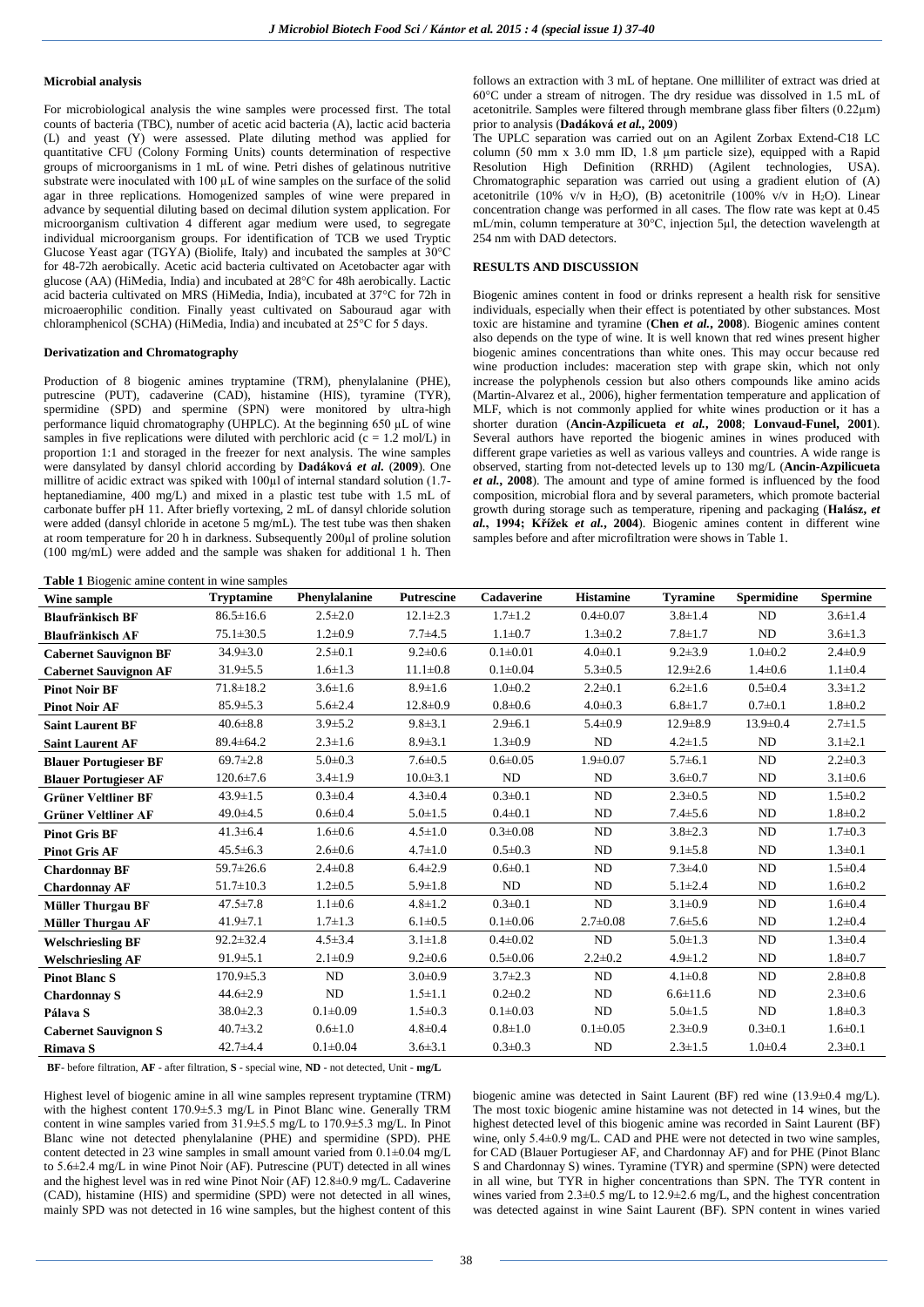from  $1.1\pm0.4$  mg/L to  $3.6\pm1.4$  mg/L. The same highest concentration was detected in wines Blaufränkisch after and before filtration (AF, BF).

The order of analysed biogenic amines from the highest to the lowest quantities for all wines was determined as follows: tryptamine > cadaverine > tyramine > phenylalanine > spermidine > spermine > histamine > putrescine. The highest concentration of TRM was detected in red wines after filtration (AF), red wines before filtration (BF) and special wines (S). Average value of TRM from five red wines after filtration was 80.57 mg/L, red wines (BF) was 60.68 mg/L and special wines was 67.37 mg/L. Average value of CAD content was in the highest level once again in red wine samples (AF) 10.11 mg/L, 9.52 mg/L in red wines (BF). Tyramine content represents 7.55 mg/L in red wines (BF) and 7.07 mg/L in red wines (AF). A smaller concentration of biogenic amines was detected in white wines except TRM concentration in white wines AF, BF and in special wines. We detected putrescine, histamine, spermine and spermidine in very small concentration in white wines. The lowest detected biogenic amines in wine samples was PUT. Figure 1 shows results from average values of eight biogenic amines in five groups of wines.



**Figure 1** Average value of biogenic amines in different groups of wines in mg/L BA are present in fermented products (e.g. cheese 5-4500 mg/kg, wine 5-130 mg/L, beer 2.8-13mg/L, sauerkraut 110-300 mg/kg) and in improperly kept food (such as fish 2400-5000 mg/kg, beef liver about 340 mg/kg, prepared meats 10- 700 mg/kg) (**Křížek** *et al***., 1998**).

Red wines contained higher amounts of biogenic amines than white wines in this study. I confirmed in my study, that white wines, which are generally more acidic, contains lower biogenic amine concentrations than red wines (**Loukou** *et al.***, 2003; Lonvaud-Funel, 2001**). Surprisingly, tryptamine was the most abundant biogenic amine in the analyzed samples. Literature data confirm, that: histamine, tyramine, putrescine, cadaverine, spermine, spermidine, isophenylamine, and β-phenylethylamine were detected in wines as a predominant biogenic amines (especially in red wines), while tryptamine was found only sporadically (**Ancin-Azpilicueta** *et al.***, 2008; Konakovsky** *et al.***, 2011; Peña-Gallego** *at al.***, 2012**). Mean levels of histamine were at 3.63 mg/L for French wines, 2.19 mg/L for Italian wines, and 5.02 mg/L for Spanish wines (**Marcobal** *et al.***, 2005**).

In this study the highest level of histamine was detected in Saint Laurent red wine (BF) 5.4±0.9 mg/L and 2.7±0.08 mg/L in Müller Thurgau white wine (AF). In the special wines group histamine content detected only in red wine Cabernet Sauvignon in content 0.1±0.05 mg/L. Histamine not detected in 14 wine samples. Also SPD was not detected in 16 wine samples, and the highest level of this biogenic amine was detected in wine Saint Laurent (BF) in amount 13.9±0.4 mg/L. It should be noted, that TRM, CAD and TYR were detected in red wines, probably due to the malolactic fermentation, resulting in a high content of these amines, but TRM concentration was very high also in white wines. HIS, PUT and SPD were detected in very small content. Biogenic amines may induce toxicological risks and health troubles (**Halász** *et al.***, 1999**).

The most frequent foodborne intoxications caused by histamine (**Bardócz, 1995**). An intake of 5-10 mg of histamine can be considered as defecting to some sensitive people, 10 mg is considered as tolerable limit, 100 mg induce a medium toxicity and 1000 mg is highly toxic (**Lehane** *et al.***, 2000**). In study **Buňka** *et al*. (**2012**), was recorded very high content of three biogenic amines (PUT, TYR and HIS) during 300-day winemaking process.

It is known that biogenic amines in wine can be formed from their respective amino acid precursors by various microorganisms present in wine, at any stage of production, ageing or storage. Usually, the content of biogenic amines increases during winemaking and maturation (**Piasta** *et al.***, 2014**).

#### **CONCLUSION**

Biogenic amines are natural compounds of many foods and drinks. They are formed mainly by decarboxylation of amino acids. There are three possible origins for BA in wines. They can be present in wine must; can be formed by yeasts during alcoholic fermentation and by lactic acid bacteria during malolactic fermentation. They are produced by microbial, plant or animal metabolisms. Biogenic amines were detected in red wines at highest concentration. Tryptamine was a biogenic amine, which was detected in all wines at highest concentration

(170.9±5.3); however the most toxic biogenic amine histamine was detected only in low concentration, which varied from0.1 $\pm$ 0.05 to 5.4 $\pm$ 0.9 mg/L. Biogenic amines formed in wines by yeast, but in higher concentration by lactic acid bacteria. Malolactic fermentation is very important in production of red wines and it follows that red wines contains more amount of biogenic amines that white wines. In this study were detected in wine samples the highest concentration of biogenic amine TRM, CAD and TYR.

**Acknowledgements:** The Paper was supported by the project: The research leading to these results has received funding from the European Community under project no 26220220180: Building Research Centre "AgroBioTech", by grant of VEGA 1/0611/14.

## **REFERENCES**

ANCIN-AZPILICUETA, C., GONZALES-MARCO, A., JIMENEZ-MORENO, N. 2008. Current knowledge about the presence of amines in wine. *Critical Reviews in Food Science and Nutrition*, 48, 257-275. <http://dx.doi.org/10.1080/10408390701289441>

ANLI, R.E., BAYRAM, M. 2008. Biogenic Amines in Wines. *Food Reviews International*, 25, 86-102[. http://dx.doi.org/10.1080/87559120802458552](http://dx.doi.org/10.1080/87559120802458552)

ARENA, M.E., DE NADRA, M.C.M. 2001. Biogenic amine production by Lactobacillus. Journal of Applied Microbiology, 90, 158-162. *Lactobacillus*. *Journal of Applied Microbiology*, 90, 158-162. <http://dx.doi.org/10.1046/j.1365-2672.2001.01223.x>

BARDÓCZ, S. 1995. Polyamines in food and their consequences for food quality and human health. *Trends in Food Science & Technology*, 6, 341-346. [http://dx.doi.org/10.1016/s0924-2244\(00\)89169-4](http://dx.doi.org/10.1016/s0924-2244%2800%2989169-4)

BUŇKA, F., IVIČIČOVÁ, B., BUŇKOVÁ, L., FLASAROVÁ, R., KRÁČMAR, S. 2012. Biogenic amines content in selected wines during winemaking. *Journal of Microbiology Biotechnology and Food Sciences*, 1, 785-793.

CAPOZZI, V., RUSSO, P., BENEDUCE, L., WEIDMANN, S., GRIECO, F., GUZZO, J., SPANO, G. 2010. Technological properties of *Oenococcus oeni* strains isolated from typical southern Italian wines. *Letters in Applied Microbiology*, 50, 327-334[. http://dx.doi.org/10.1111/j.1472-765x.2010.02795.x](http://dx.doi.org/10.1111/j.1472-765x.2010.02795.x)

CARUSO, M., FIORE, C., CONTURSI, M., SALZANO, G., PAPARELLA, A., ROMANO, P. 2002. Formation of biogenic amines as criteria for the selection of wine yeasts. *World Journal of Microbiology and Biotechnology*, 18, 159-163. <http://dx.doi.org/10.1023/a:1014451728868>

CHEN, H.C., KUNG, H.F., CHEN, W.C., LIN, W.F., HWANG, D.F., LEE, Y.C., et al. 2008. Determination of histamine and histamine-forming bacteria in tuna dumpling implicated in a food-borne poisoning. *Food Chemistry*, 106, 612- 618[. http://dx.doi.org/10.1016/j.foodchem.2007.06.020](http://dx.doi.org/10.1016/j.foodchem.2007.06.020)

DADÁKOVÁ, E., KŘÍŽEK, M., PELIKÁNOVÁ, T. 2009. Determination of biogenic amines in foods using ultra-high performance liquid chromatography (UPLC). Food Chemistry. 116, 365-370. (UPLC). *Food Chemistry*, 116, 365-370. <http://dx.doi.org/10.1016/j.foodchem.2009.02.018>

HALÁSZ, A., BARÁTH, A., SIMON-SARKADI, L., HOLZAPFEL, W. 1994. Biogenic amines and their production by microorganisms in foods. *Trends in Food Science and Technology*, 5, 42-49. [http://dx.doi.org/10.1016/0924-](http://dx.doi.org/10.1016/0924-2244%2894%2990070-1) [2244\(94\)90070-1](http://dx.doi.org/10.1016/0924-2244%2894%2990070-1)

HALÁSZ, A., BARÁTH, A.H., HOLZAPFEL, W.H. 1999. The influence of starter culture selection on sauerkraut fermentation. *European Food Research and Technology*, 208, 434-438[. http://dx.doi.org/10.1007/s002170050443](http://dx.doi.org/10.1007/s002170050443)

HERBERT, P., CABRITA, M.J., RATOLA, N., LAUREANO, O., ALVES, A. 2006. Relationship between biogenic amines and free amino acid contents of wines and musts from Alentejo (Portugal). *Journal of Environmental Science and Health, Part B*: *Pesticides, Food Contaminants, and Agricultural Wastes*, 41, 1171-1186[. http://dx.doi.org/10.1080/03601230600856967](http://dx.doi.org/10.1080/03601230600856967)

HERBERT, P., CABRITA, M.J., RATOLA, N., LAUREANO, O., ALVES, A., 2005. Free amino acids and biogenic amines in wines and musts from the Alentejo region. Evolution of amines during alcoholic fermentation and relationship with variety, sub-region and vintage. *Journal of Food Engineering*, 66, 315-322[. http://dx.doi.org/10.1016/j.jfoodeng.2004.03.024](http://dx.doi.org/10.1016/j.jfoodeng.2004.03.024)

KONAKOVSKY, V., FOCKE, M., HOFFMANN-SOMMERGRUBER, K., RSCHMID, R., SCHEINER O., MOSER, P., JARISCH, R., HEMMER, W. 2011. Levels of histamine and other biogenic amines in high-quality red wines. *Food Additives & Contaminants*, 28, 408-416. <http://dx.doi.org/10.1080/19440049.2010.551421>

KŘÍŽEK, M., PELIKÁNOVÁ, T.J. 1998. Determination of seven biogenic amines in food by micellar electrokinetic capillary chromatography. *Journal of Chromatography*, 815, 243-250. [http://dx.doi.org/10.1016/s0021-9673\(98\)00464-](http://dx.doi.org/10.1016/s0021-9673%2898%2900464-6) [6](http://dx.doi.org/10.1016/s0021-9673%2898%2900464-6)

KŘÍŽEK, M., VÁCHA, F., VORLOVÁ, L., LUKÁŠOVÁ, J., CUPÁKOVÁ, S. 2004. Biogenic amines in vacuum-packed and non-vacuum-packed flesh of carp (*Cyprinus carpio*) stored at different temperatures. *Food Chemistry*, 88, 185-191. <http://dx.doi.org/10.1016/j.foodchem.2003.12.040>

LANDETE, J.M., FERRER, S., PARDO, I. 2005. Which lactic acid bacteria are responsible for histamine production in wine? *Journal of Applied Microbiology*, 99, 580-586[. http://dx.doi.org/10.1111/j.1365-2672.2005.02633.x](http://dx.doi.org/10.1111/j.1365-2672.2005.02633.x)